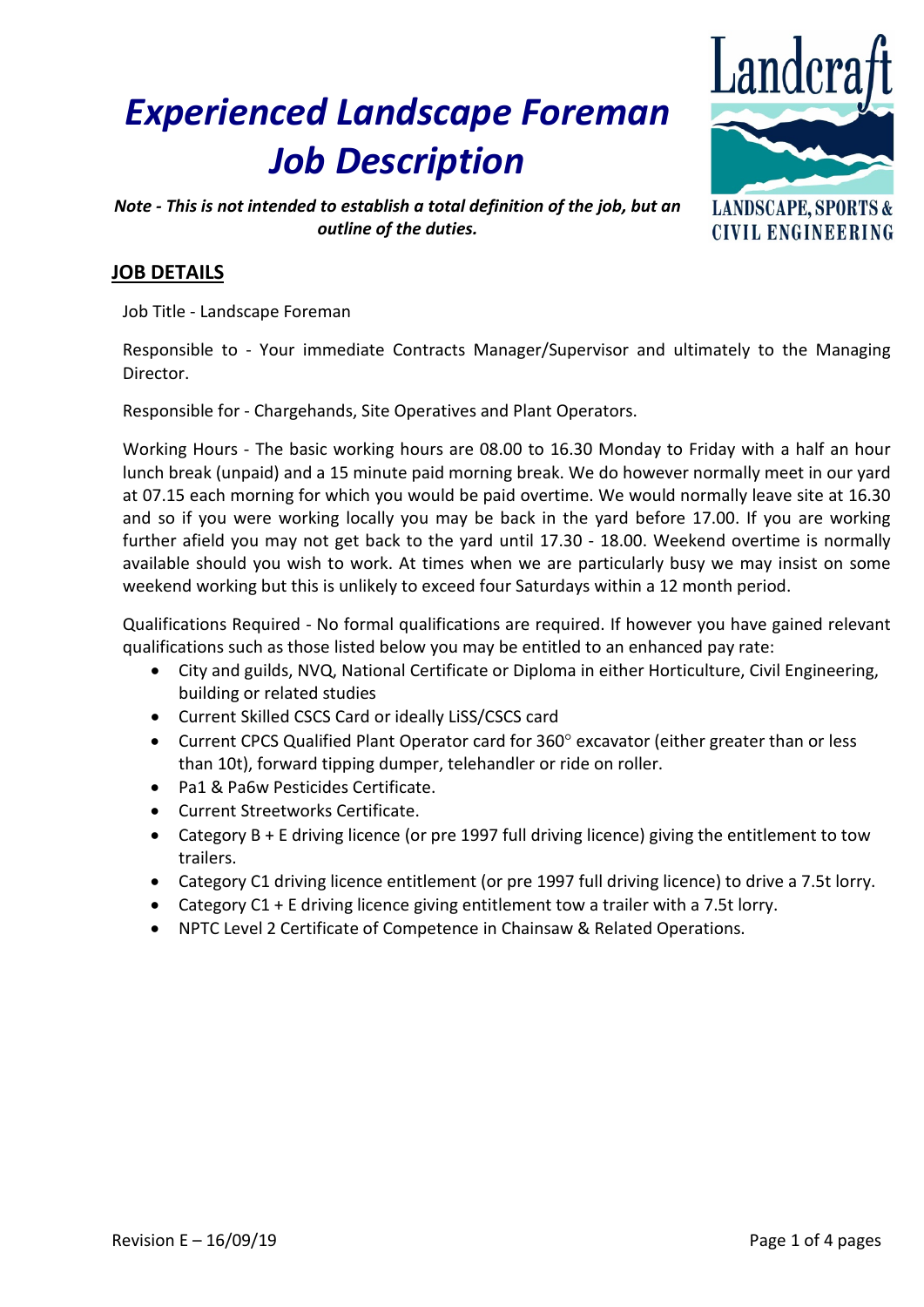Experience Required - Applications will be welcomed from candidates who have gained relevant experience through working for either a landscape, building, groundworks or civil engineering contractor. Ideally the successful applicant will have a minimum of two years experience working in a similar capacity on large scale landscape, sports or civil engineering type projects. If you can demonstrate that you have the following skills you will be entitled to an enhanced pay rate:

- Able to operate a mini excavator competently and efficiently.
- Able to operate a telehandler competently and efficiently.
- Able to operate a dumper or ride on roller competently and efficiently.
- Can demonstrate good hard landscape, paving, walling or carpentry skills etc. and be able to use such skills at a commercial work rate.
- Can demonstrate good fencing skills and a commercial work rate.
- Can demonstrate good horticultural skills and plant knowledge.

#### **JOB SUMMARY**

If your application is successful you will generally be working on large commercial, industrial or housing sites throughout South Wales and on occasions in South West England, travelling to site in company vehicles. We do not undertake any domestic landscaping work for private individuals. Our landscape contracts are typically associated with new commercial buildings, roads or reclamation sites, or they involve carrying out environmental improvements to established town centre, residential or industrial areas. The successful applicant may also become involved in building porous tarmac multi-use games areas, tennis courts and the like.

As an experienced Landscape Foreman you will be responsible for the supervision of contract works on site in a working capacity ensuring that operations are completed in accordance with the specification, drawings and contract documentation to the agreed programme and to the budgeted costs.

The work is physically demanding and you would be working outside in all weathers.

The overall nature of the works that the company undertakes can be summarised as follows:

Hard Landscape Works - Which will involve undertaking minor demolition works, constructing stone or brick walls, retaining structures, laying kerbs, timber edgings, pavoirs, sets, slabs, stone paths, surfacings etc., the erection of street furniture and play equipment, fencing etc.

Soft Landscape Works - Which will involve the cultivation and preparation of ground for turfing, seeding or planting; taking delivery, storage and planting of trees, shrubs and ground cover plants; mulching planted areas with bark, mushroom compost peat or similar materials; undertaking turfing and seeding works.

Sports Works - Which involve the construction of traditional natural grass playing fields as well as porous tarmac multi-use games areas and tennis courts.

Grounds Maintenance Works - Which will involve grass cutting, strimming, litter picking and sweeping up (powered blowers or broom); maintaining planted areas weed free through hand weeding and the use of herbicides.

Although you would be expected to have a good general knowledge of all commercial landscape operations, you may have developed skills and a preference to specialise in either hard landscape or soft landscape works.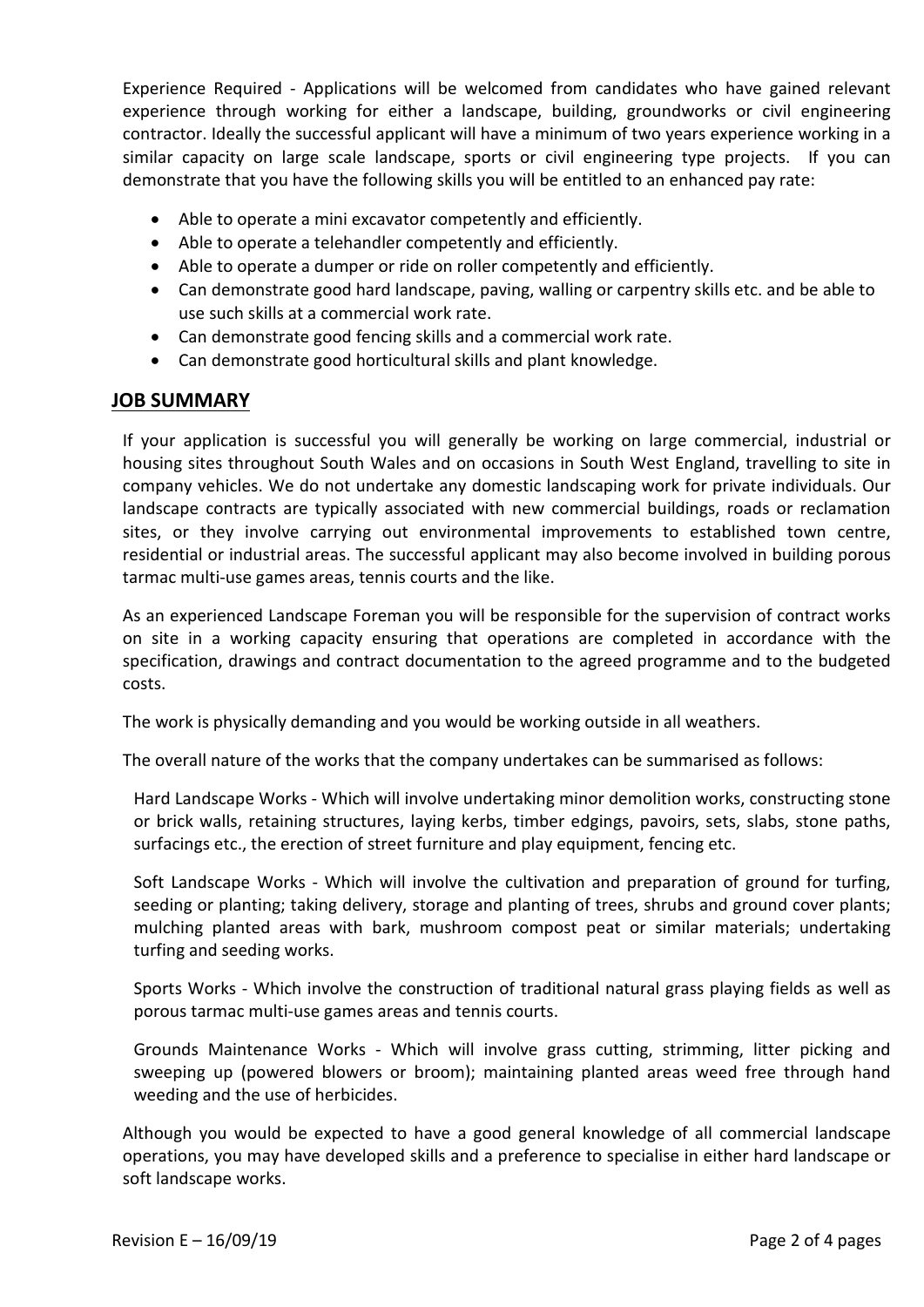## **KEY TASKS**

Developing and maintaining effective working relationships with client's representatives.

Organising resources to ensure their efficient and effective use on site at all times which will broadly involve the following: -

- Deciding labour requirements (direct and subcontract), recruiting, assisting in training and all aspects of managing performance of the same in liaison with the Contracts Manager/Contracts Supervisor.
- Deciding plant requirements (own and externally hired), organising the ordering, delivery and collection of the same in liaison with the Contracts Manager/Contracts Supervisor.
- Deciding material requirements, organising the ordering and delivery of the same in liaison with the Contracts Manager/Contracts Supervisor.

Liaising with the clients representatives regarding contract variations, instructions and general site matters and where appropriate reporting matters to the Contracts Manager/Contracts Supervisor.

Maintaining site records and reporting on the same to the Contracts Manager/Contract Supervisor, which will broadly involve the following: -

- Checking direct labour time-sheets.
- Measuring subcontractor and completed contract works.
- Maintaining plant/material delivery records.

Ensuring that works are completed to the required standards, through the instruction of staff under your responsibility and through regular inspection of works as they progress.

Ensuring that sites are maintained in a safe and secure condition at all times and that works are undertaken fully in compliance with current health and safety legislation.

Promoting at all times the company's professional image on site.

Carrying out the staff appraisal system (job chat's) and organising/delivering staff training in liaison with the Contracts Manager/Contract Supervisor/Managing Director.

#### **REMUNERATION**

**Wage** - We offer a rate of pay of between £11.50 to £15.00 per hour depending upon qualifications and/or proven experience. Wage rates are reviewed annually in September. Overtime is payable at time and a quarter on week days and time and a half at weekends.

**Vehicle –** You will be provided with a company vehicle which will be available to you for reasonable private use.

**Holidays** - The holiday year runs from the 1st of January to the 31st of December. In the case of a normal working week of five days, the entitlement to annual holiday relating to each holiday year, which is given as well as eight Bank/Public holidays, is 21 days, increasing by 1 day from the holiday year following completion of 10 years' continuous employment and then by a further 1 day from the holiday year following completion of 15 years' continuous employment to a maximum of 23 days from the holiday year following completion of 15 years' continuous employment. The entitlement to annual holiday will be reduced pro rata for employees whose normal working week is less than five days. Employees who join the Company during a holiday year will, until the beginning of the next holiday year, be given an entitlement to holiday calculated pro rata to the entitlement to annual holiday according to the proportion of their first holiday year in which they are employed by